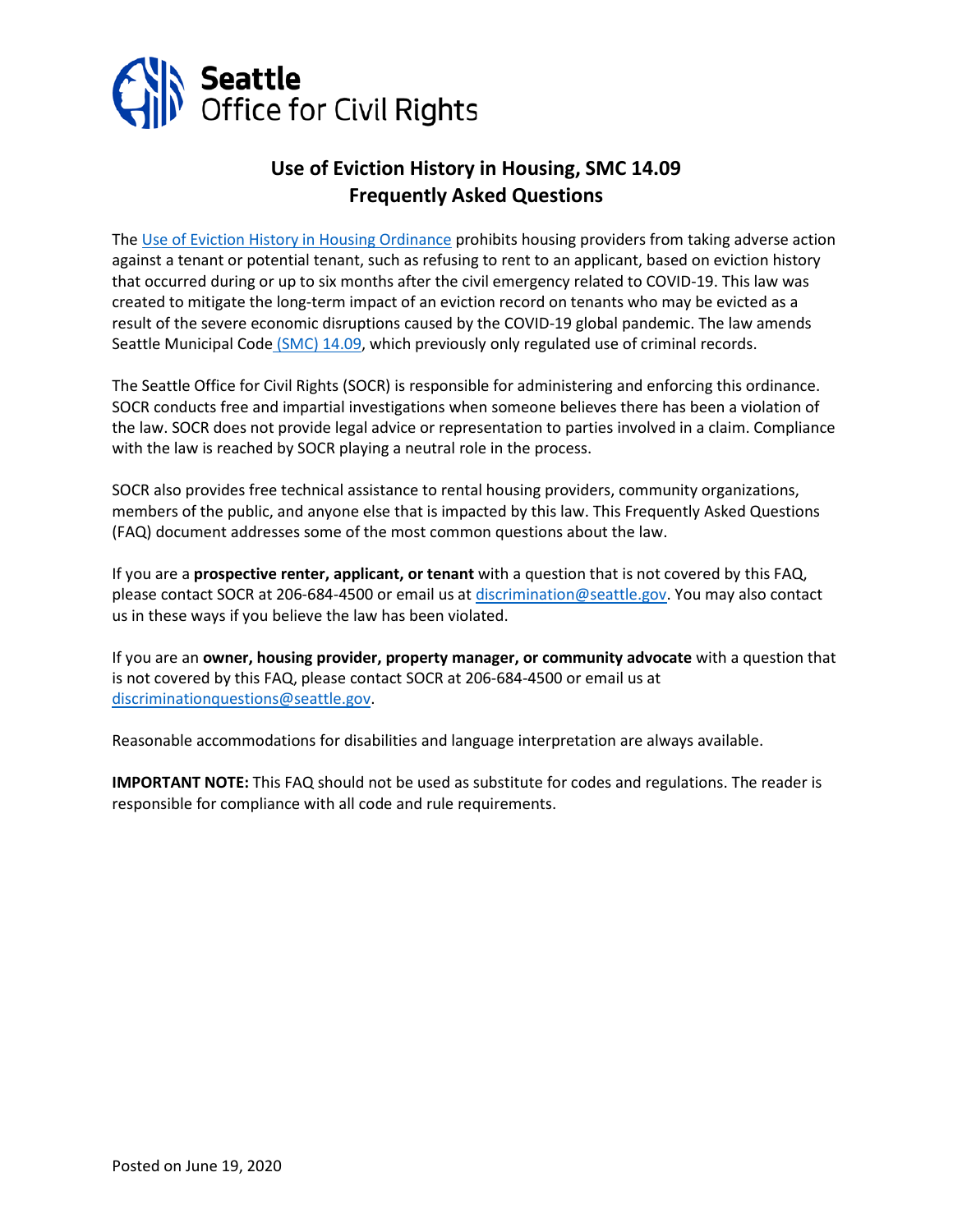#### **1. Why is the Use of Eviction History in Housing Ordinance needed?**

Since March 2020, non-essential businesses in the City of Seattle have been closed. As a result, many people in our communities do not have income and are struggling to pay rent. The likelihood of tenants facing eviction, especially in communities of color, has increased in direct relation to the COVID-19 pandemic. Evictions can have long-term impacts on individuals, families, and the City.

#### **2. What does the Use of Eviction History in Housing Ordinance do?**

The law amends the existing Fair Chance Housing Ordinance to include a definition of eviction history, as well as additional notice requirements for landlords and protections for tenants based on eviction history. Broadly, the law says that landlords cannot take adverse actions against a tenant or potential tenant, such as denying a rental application, based on eviction history that occurred during or up to six months after the civil emergency related to COVID-19. Other examples of adverse actions include treating a tenant differently based on their eviction history from this time period or retaliating against them for asserting their rights under the law.

The civil emergency was proclaimed on March 3, 2020 and does not yet have a scheduled end date. When the Mayor announces the end date of the civil emergency, the time period covered by the ordinance will extend from March 3, 2020 to six months after the scheduled end date.

# **3. Isn't there an eviction moratorium in place?**

Yes. On March 19, 2020, Mayor Durkan signed an emergency order stating that residential landlords would temporarily not be allowed to evict tenants, except when a tenant's conduct violates their rental agreement AND presents an imminent threat to the health and safety of other tenants. These protections have been extended by Seattle's City Council to remain in place until December 4, 2020. You can find more information about the eviction moratorium and additional COVID-19 related eviction protections at [www.seattle.gov/rentinginseattle.](http://www.seattle.gov/rentinginseattle)

While the eviction moratorium prevents housing providers from evicting tenants until December 4, 2020, the civil emergency may still be in place after that date and the economic impacts of the pandemic are expected to continue far beyond this time.

# **4. Will landlords be able to take adverse action based on eviction history from the time of the civil emergency at some point in the future?**

No. Going forward, landlords may not take adverse action against potential or existing tenants for eviction history from this time period. For example, if a prospective tenant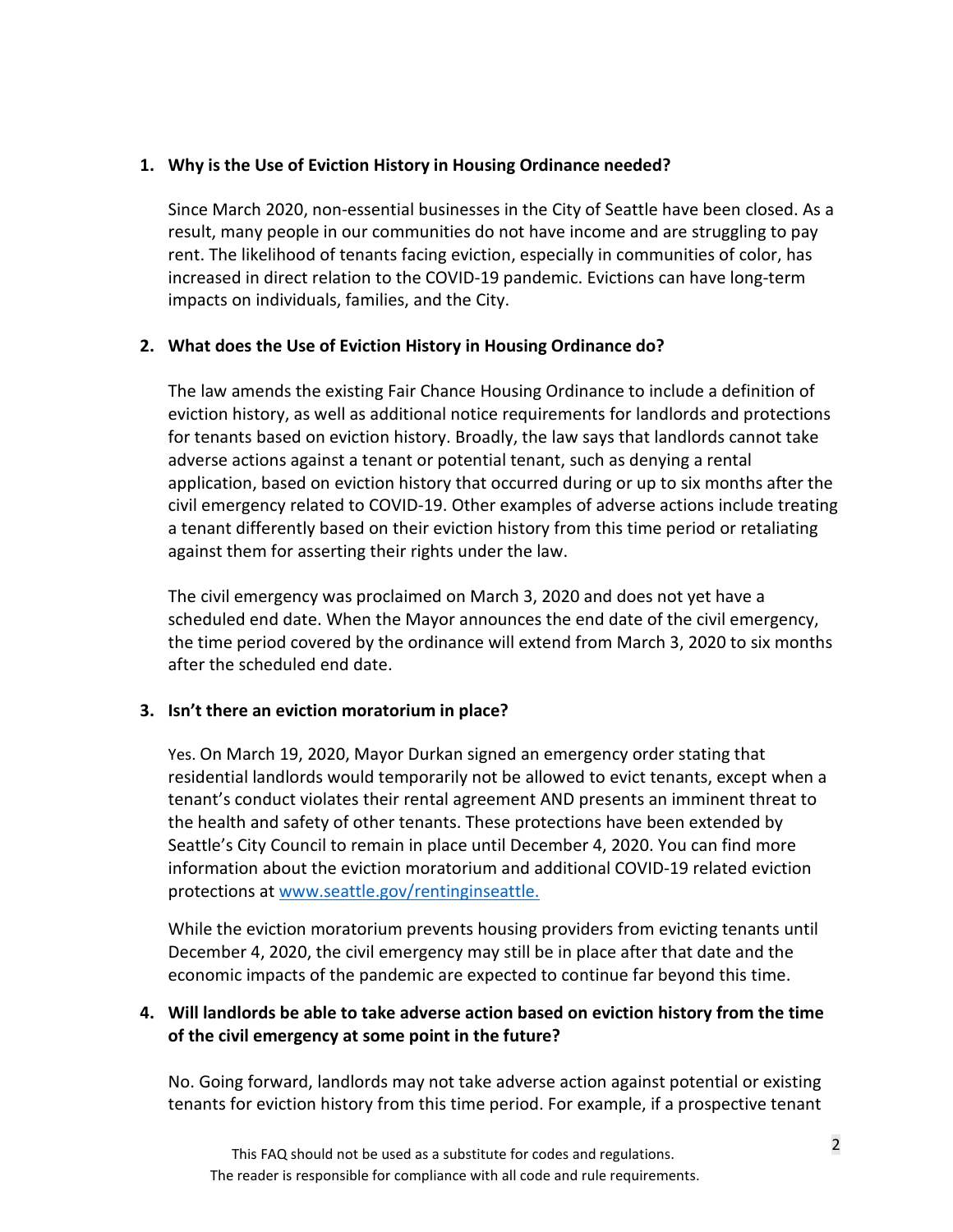applied for housing ten years from now, a landlord would not be able to deny their application because of eviction history from the COVID-19-related civil emergency and six months after.

#### **5. Under the new law, what is included in eviction history?**

The new law states that eviction history includes information disclosing that an unlawful detainer action was filed. An unlawful detainer action is a lawsuit that a landlord files to evict a tenant. Eviction history also includes information disclosing that the landlord notified the tenant of their intent to evict the tenant, including notices issued to pay or vacate.

#### **6. When and how can landlords use eviction history under the new law?**

Landlords can still look up eviction history and receive information about the eviction histories of applicants from screening companies, including eviction history during or up to six months after the civil emergency related to COVID-19. They can also include eviction histories in their criteria to select tenants, but landlords may not take an adverse action for eviction history that occurred during and up to six months after the COVID-19-related civil emergency, unless an exemption applies (See FAQ 12 below for more information about exemptions.

If a landlord sees eviction history from this timeframe and takes an adverse action, such as denying tenancy, the presumption will be that the landlord did so because of that eviction, unless they can prove otherwise.

# **7. Will judges grant an order of limited dissemination for evictions that occur during the period protected by the new law?**

An order of limited dissemination prevents an eviction from appearing on future tenant reports. Judges have the option to issue orders of limited dissemination for evictions that occur during this time period. However, judges are not required to do so and, as a result, potential housing providers may see this eviction history when screening applicants.

# **8. Can housing providers retaliate against tenants or potential tenants for exercising their rights under this law?**

No. The new law includes protections against retaliation.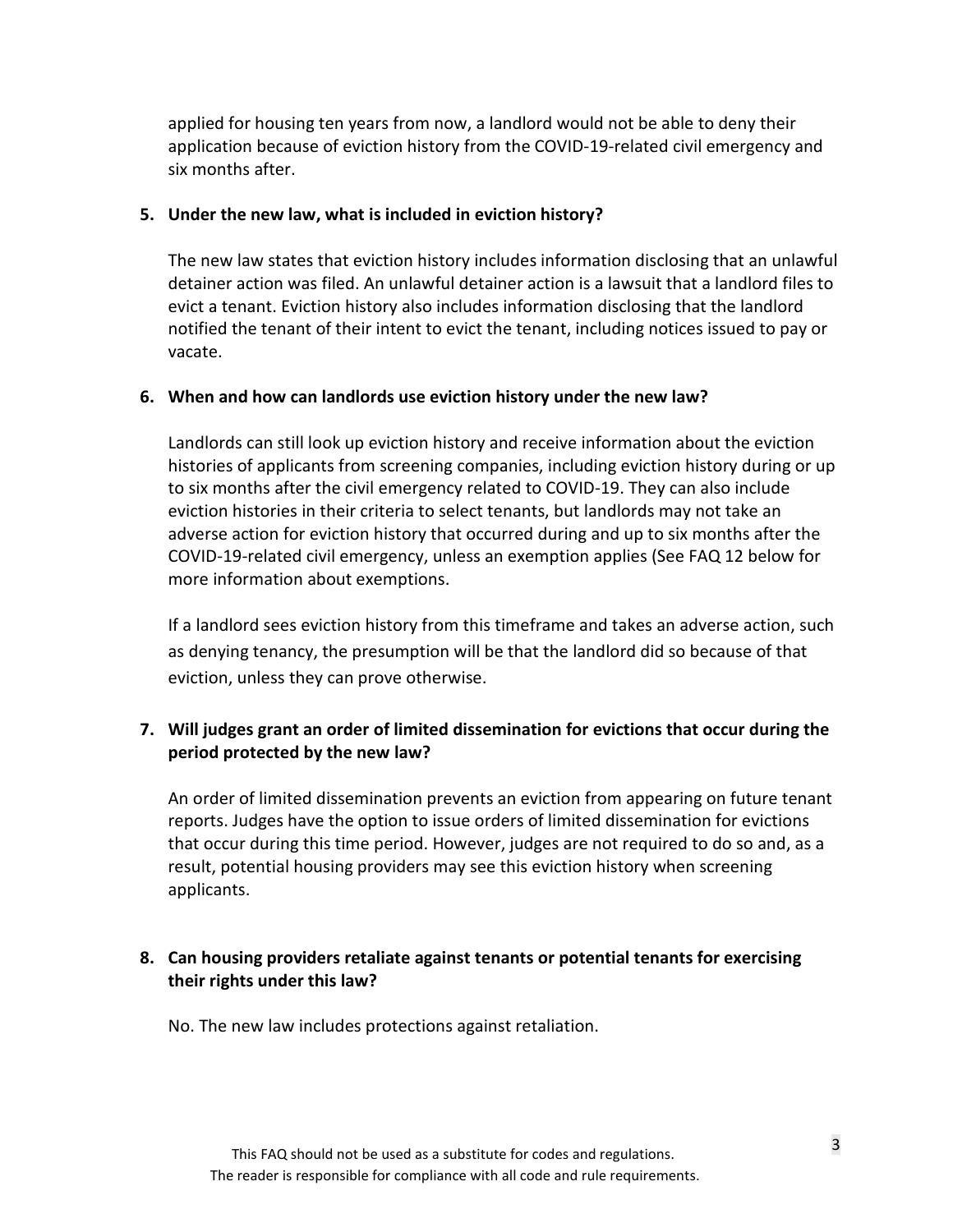# **9. How should a tenant with an eviction that occurred during the civil emergency answer the question "Have you ever been evicted?" if it is asked on a rental housing application?**

Questions on rental applications should be answered honestly. If a potential tenant's application is denied and the landlord knew about an eviction that occurred during the protected time period, the presumption will be that this knowledge was the reason for the denial, unless the landlord can prove otherwise.

# **10. Does the new law apply to evictions that occurred outside the City of Seattle?**

Yes. For example, if a tenant has eviction history from a property outside the City of Seattle that occurred during the protected time period and is now applying for housing in the City of Seattle, the law will apply.

# **11. How does a landlord provide the notice that the new law requires?**

A landlord must have the requirements of SMC 14.09, including the requirements of the new law, written on all applications for rental properties. If an application is online, the required notice must be written on the online application.

The written notice regarding the new law must inform potential tenants that landlords are prohibited from taking an adverse action against a tenant based on eviction history occurring during or within six months after the end of the civil emergency proclaimed by Mayor Durkan on March 3, 2020, and that the Seattle Office for Civil Rights is the department that will enforce any violations of this ordinance. This written notice is in addition to the other notice requirements under SMC 14.09 regarding [criminal history.](https://www.seattle.gov/Documents/Departments/CivilRights/Fair%20Housing/Fair%20Chance%20Housing%20FAQ_amendments_FINAL_08-23-18.pdf)

# **12. Are there any exemptions?**

The new law includes exemptions for:

- Evictions where the tenant's actions posed an imminent threat to the health or safety of the tenant, neighbors, or the landlord.
- Federally assisted housing that is subject to federal regulations that require the denial of tenancy.

# **13. How do I know if my organization qualifies as "federally assisted housing subject to federal regulations that require denial of tenancy" that qualifies as an exclusion under SMC 14.09?**

If your organization is a federally assisted housing provider, federal laws and regulations may require that you deny tenancy based on eviction history. For example, federal laws and regulations require the Seattle Housing Authority to deny tenancy to applicants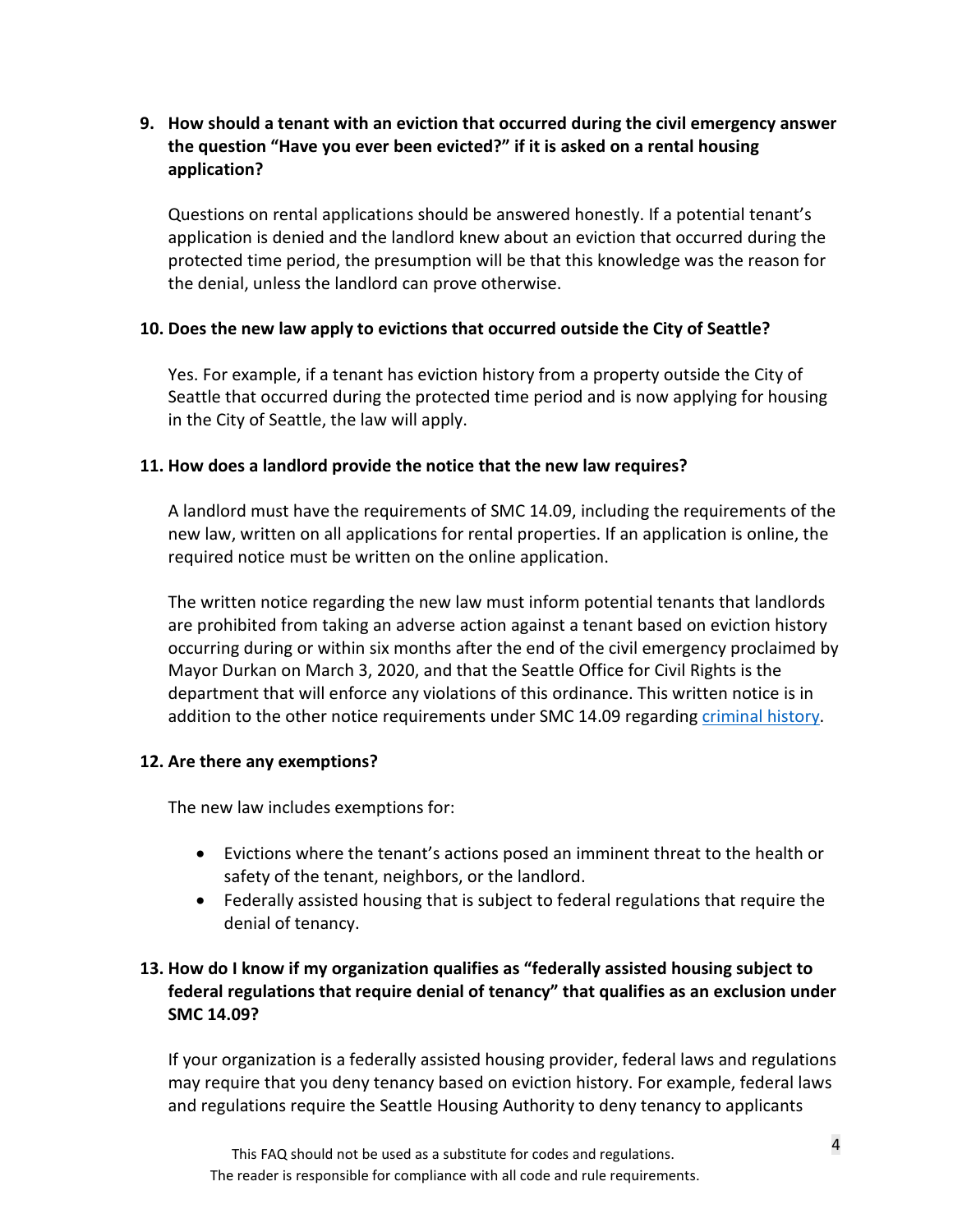with an eviction record for drug-related criminal activity that occurred within three years from the date of application. All other portions of SMC 14.09 such as the notice requirements and anti-retaliation provisions apply to public housing authorities unless specifically exempt under federal regulations.

#### **14. Does the new law apply to owner-occupied single-family homes?**

Yes. The ordinance applies to rental housing, including:

- Single-family dwellings where the owner or subleasing tenant occupies part of the single-family dwelling
- Accessory dwelling units (ADU) or detached accessory dwelling units (DADU) when the owner or person entitled to possession maintains a permanent residence on the same lot.

#### **15. Are commercial tenants included?**

No. The new law only applies to residential tenants.

#### **16. When does the new law go into effect?**

It went into effect when it was signed into law on May 15, 2020.

#### **17. Can I sue someone in court under this law?**

No. This ordinance does not provide the right to file in court.

#### **18. Who will enforce this new law?**

On May 15, 2020, the Seattle Office for Civil Rights (SOCR) began enforcement of this law. SOCR will receive complaints about housing providers that are non-compliant.

# **19. How do I report a violation?**

- Submit a report [online.](https://seattle-cr.entellitrak.com/etk-seattle-cr-prod/page.request.do?page=page.form.intake.questionnaire)
- Send an email to [discrimination@seattle.gov.](mailto:discrimination@seattle.gov)
- Call us at 206-684-4500 or TTY 206-684-4503
- The Seattle Office for Civil Rights currently cannot accept drop-in visitors. When public health guidance allows, you may report the violation by visiting in person at 810 Third Avenue, Suite 750, Seattle, WA 98104.

You will be asked to provide the date, location of the property, name of the housing provider, and other information related to the alleged violation.

# **20. Are there other new City of Seattle rental housing laws related to COVID-19?**